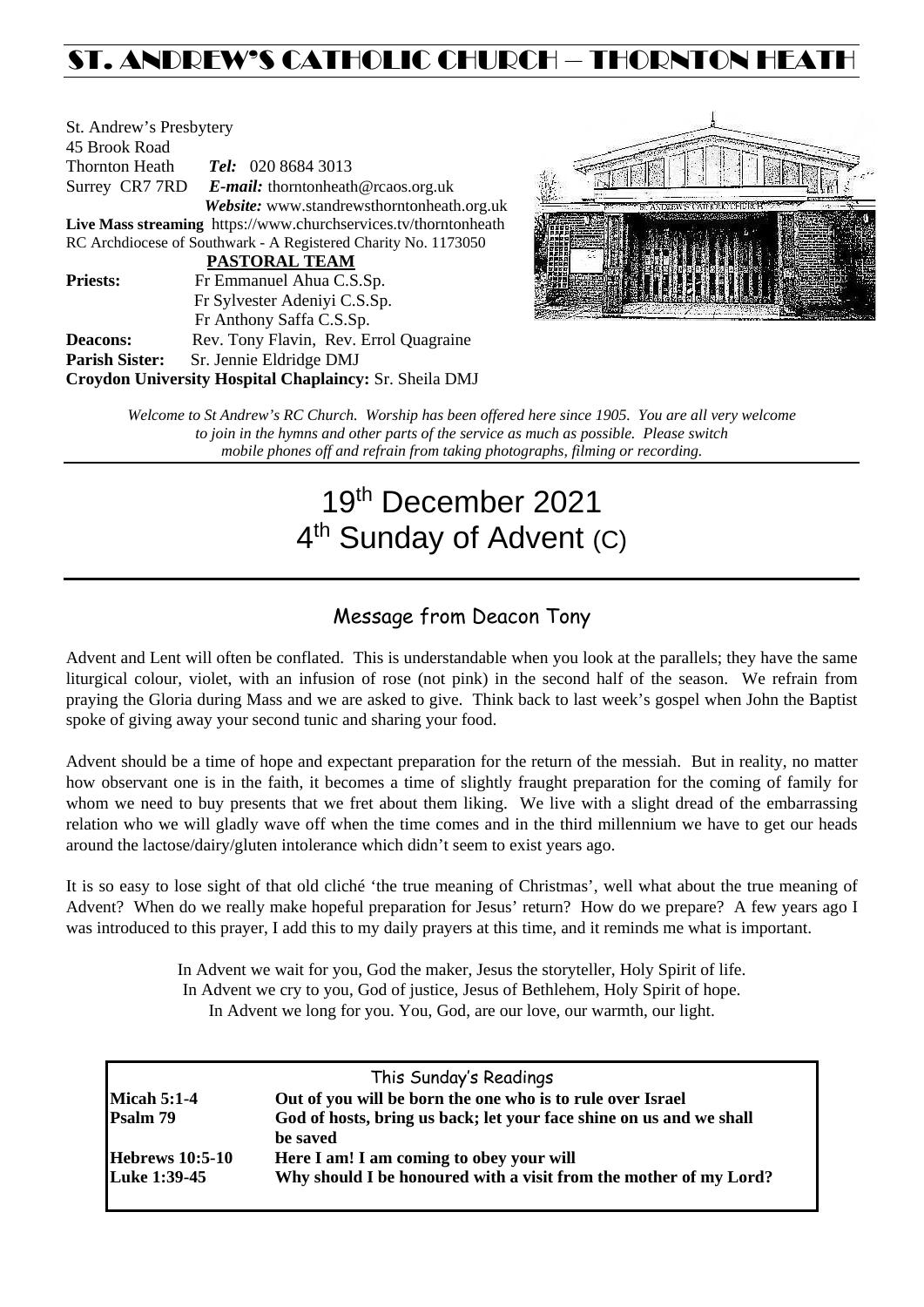## Diary for the Week

|                                           |                    | UNIY JUI IIIC WEEN                     |                                       |
|-------------------------------------------|--------------------|----------------------------------------|---------------------------------------|
| <b>Sunday 19th December</b>               |                    | 6.00pm (Saturday) First Mass of Sunday | For the people of the Parish          |
| 4 <sup>th</sup> Sunday of Advent          | 9.30am             | <b>Mass</b>                            | Mr & Mrs Charles Nkamuo & Family      |
|                                           |                    |                                        | - Thanksgiving                        |
|                                           | 11.30am            | <b>Mass</b>                            | Betty Oppong – Wellbeing              |
|                                           | 6.00 <sub>pm</sub> | <b>Mass</b>                            | Henry Victoire RIP Anniv              |
|                                           | $7.00 - 9.00$ pm   | <b>Charismatic Prayer Group</b>        |                                       |
| Monday 20 <sup>th</sup> December          | 7.30am             | Mass                                   | Paul Etuka RIP                        |
|                                           | 10.00am            | <b>Mass</b>                            | Joseph Okoroafor - Wellbeing          |
| Tuesday 21st December                     | 7.30am             | <b>Mass</b>                            | Mary Ellen Slattery RIP               |
|                                           | 10.00am            | Mass                                   | Lewin & Leong-Chung Families -        |
|                                           |                    |                                        | Wellbeing                             |
| <b>Wednesday 22<sup>nd</sup> December</b> | 7.30am             | Mass                                   |                                       |
|                                           | 10.00am            | Mass                                   | Debbie Diplock – Birthday & Wellbeing |
| Thursday 23 <sup>rd</sup> December        | 7.30am             | <b>Mass</b>                            | Patrick & Margaret McGovern (F)       |
|                                           | 10.00am            | <b>Mass</b>                            | <b>Marion Patient RIP</b>             |
| Friday 24 <sup>th</sup> December          | 7.30am             | Mass                                   | <b>Sr Mary Martin RIP</b>             |
| Christmas Eve                             | 10.00am            | Mass                                   | Darren Kowlessar RIP                  |
|                                           | $10.30 - 12$ noon  | <b>Adoration</b>                       |                                       |
|                                           | 6.00 <sub>pm</sub> | Vigil Mass for Christmas               |                                       |
|                                           | $9.00 - 10.30$ pm  | <b>Christmas Carols</b>                |                                       |
|                                           | Starting 11.00pm   | <b>Midnight Mass</b>                   |                                       |
| Saturday 25 <sup>th</sup> December        | 8.00am             | <b>Mass</b>                            | 'Frank' - Illhealth                   |
| The Nativity of the Lord                  | 9.30am             | Mass                                   | For the people of the parish          |
| Holyday of Obligation                     | 11.30am            | <b>Mass</b>                            | Ana Maria D'Souza RIP                 |
| <b>Sunday 26th December</b>               | 9.30am             | Mass                                   | Ron Hill RIP                          |
| The Holy Family of Jesus,                 | 11.30am            | <b>Mass</b>                            | Neville Haynes RIP                    |
| Mary and Joseph                           | 6.00 <sub>pm</sub> | Mass                                   | Catherine & Christine Barrie RIP      |
|                                           | $7.00 - 9.00$ pm   | <b>Charismatic Prayer Group</b>        |                                       |

Church cleaners: this week: Sancho's Dusters, next week: St Jude's Group

# St. Andrew's Parish Notices

#### **FACEMASKS**

Please can we ask you to continue to use a face covering if you are able to and to use the hand sanitiser when entering our Church.

#### **CHURCH LIVE STREAMING**

Message from Fr Emmanuel "I am pleased to let you know that finally we now have a service! We have switched from Talk Talk to BT and hopefully this will run smoothly from now on. Again we are very sorry for the disruption this has caused as we are very aware that many of our parishioners rely on this service, so thank you for your continued patience".

#### **DONATION MACHINE**

Our donation machine in the Church porch is also working – thank you to everyone who donate to us in this way.

#### **CHURCH HEATING**

Due to the new regulations regarding Covid, we are now required to open the doors and windows in the church for good ventilation and air throughout. This will of course drastically affect the heating in the church, so please keep yourselves warm by wearing appropriate clothing with many layers! Again thank you for your continued patience.

#### **CHRISTMAS CARD/ENVELOPES**

Please take home with you our Christmas card with all the details of the services and Mass times over the Christmas period and also our Christmas poster. Also available are envelopes for the Christmas offerings which is personal to the Priests.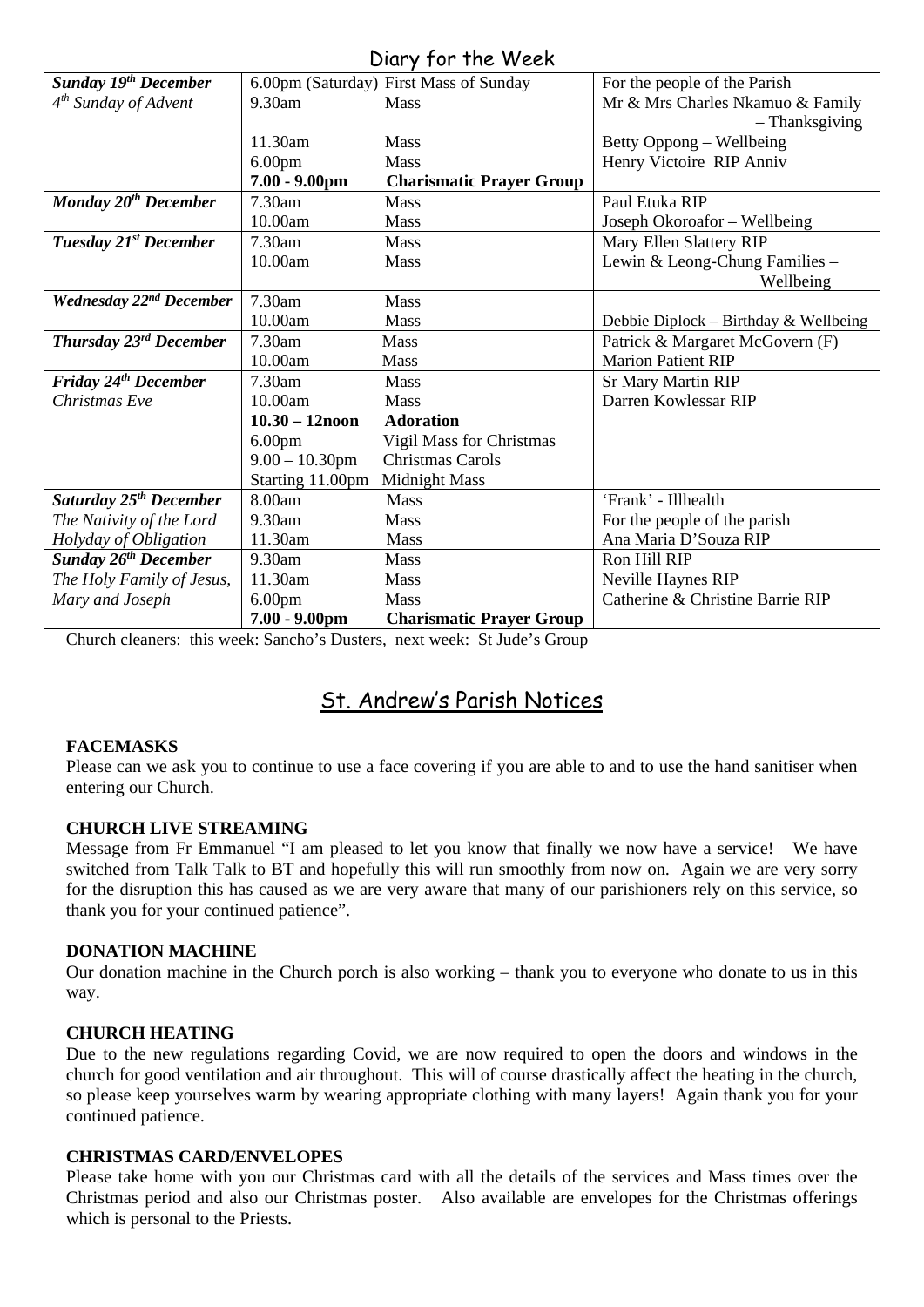#### **JESSE TREE**

As the season of Advent begins we have placed our Jesse Tree on the Sanctuary. The Jesse Tree helps us connect the custom of decorating Christmas trees to the events leading to Jesus' birth. The Jesse Tree is also our Giving Tree and we are asking all our Parishioners to donate non-perishable food in the box provided through Advent. The SVP Group will use our donations for those in need in the Parish by making up parcels for families for Christmas. Thank you for your continued support.

#### **CHRISTMAS CAROL SERVICE**

You are invited to join us for our Christmas Carol Service in the Church on Christmas Eve from 9.00 – 10.30pm. As in previous years we would like to ask all our groups representing our diverse parish who would like to take part and perhaps sing a Carol in their national language to come along and sing. If you would like to be a part of this, please can you speak to one of our choir leaders from this weekend onwards to let them know. We look forward to listening to you!

#### **CHILDREN'S NATIVITY**

We are sorry to have cancelled the Children's Nativity play on Christmas Eve. However, at the Vigil Mass for Christmas at 6pm on Christmas Eve, we would like to invite children who would like to dress up in their Nativity costumes to do so. Bernadette, who will be sitting in the choir area, will have a few spare costumes if you would like to borrow one.

#### **DBS CERTIFICATES AND RENEWALS FOR VOLUNTEERS**

Please could existing volunteers who need DBS (Disclosure and Barring) checks please email their full name and details of their role to [thorntonheathsg1@safeguardrcaos.org.uk](mailto:thorntonheathsg1@safeguardrcaos.org.uk)

The online process will then be actioned. This includes; Eucharistic Ministers, Catechists for Children, Adult Altar Servers, Children's Liturgists and any parish group helpers for vulnerable adults or children. It is everyone's responsibility to ensure that our parish is a safe place and the DBS certificate issued must be through the RC Diocese of Southwark and not another body even if it is current and valid.

We are also having a drop in session on Saturday  $8<sup>th</sup>$  January between 10.30 and 12.30 in the Presbytery especially for the people who have completed DBS forms and need to bring in their ID documents to be verified or for those who need help completing the forms. Also for any general DBS enquiries so that new volunteers can start their roles and existing ones requiring a DBS renewal can continue in their roles within the parish. Can group leaders ensure they are fully aware of the status of their volunteers DBS and if in doubt email Lesley Brennan at [thorntonheathsg1@safeguardrcaos.org.uk](mailto:thorntonheathsg1@safeguardrcaos.org.uk)

#### **ST. ANDREWS GOLDEN CLUB**

Calling all retired and senior citizens within the parish and friends of our parish to join our new year event. Start the New Year with a bang ……. date is  $7<sup>th</sup>$  January 2022, time: 12.00noon to 4.30pm. Join us for bingo, raffle and music to dance the afternoon away. Food and drinks will be on sale. Tickets are only £2.00. Book early to avoid disappointment. Contact: Juliette DeMenezes-D'Costa on 0208 765 0258 / 07958 537314.

#### **THE ANGELUS PRAYER**

- V. The Angel of the Lord declared unto Mary.
- R. And she conceived of the Holy Spirit.

Hail Mary, full of grace,

The Lord is with Thee;

Blessed art thou among women,

And blessed is the fruit of thy womb, Jesus.

Holy Mary, Mother of God,

Pray for us sinners,

Now and at the hour of our death. Amen

- V. Behold the handmaid of the Lord.
- R. Be it done unto me according to thy word. Hail Mary. . . .
- V. And the Word was made flesh.